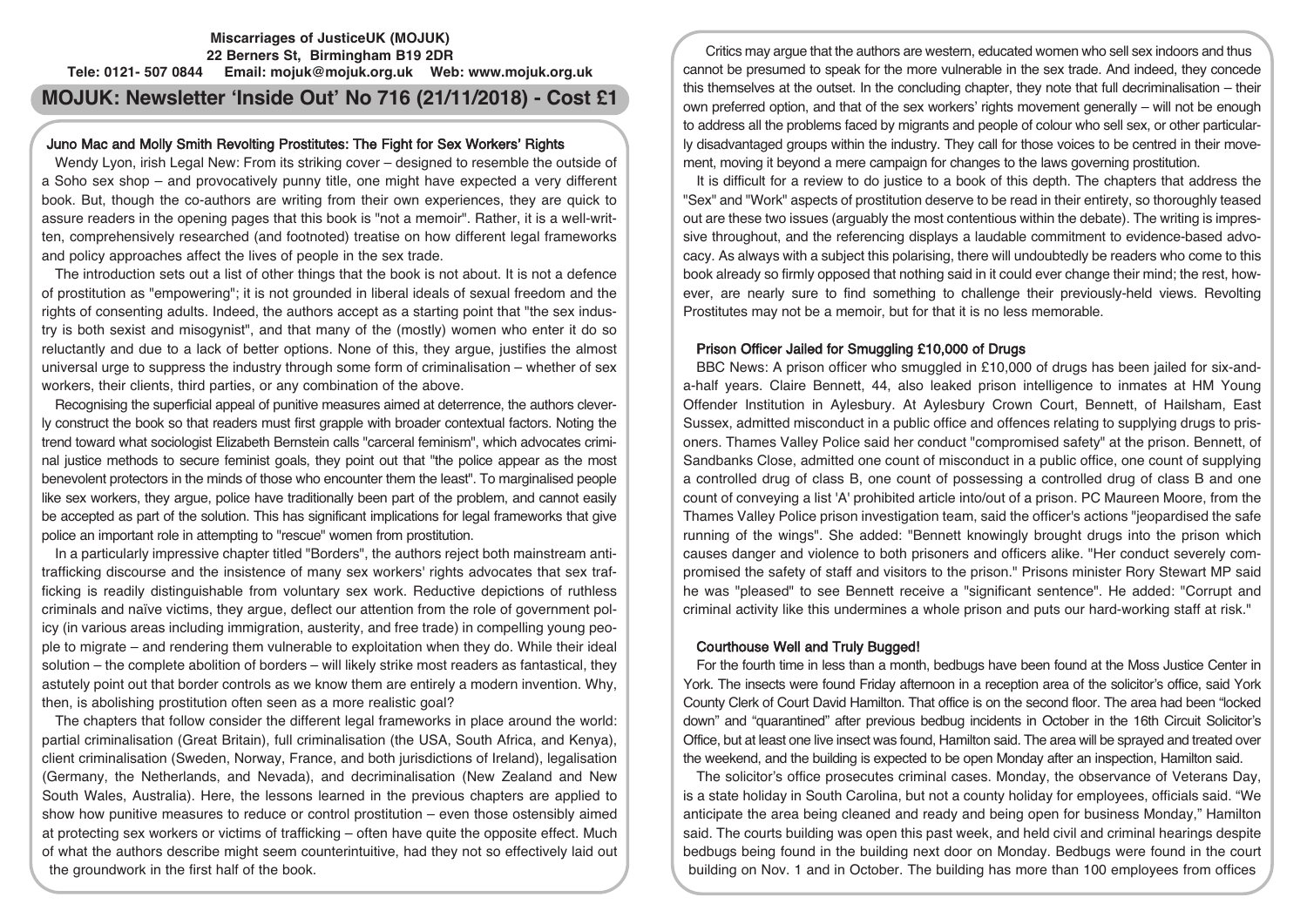including the clerk of court, solicitor, public defender, court security and other court functions. The Moss center is made up of two buildings - the courts building and a building next to it containing the York County Sheriff's Office and county jail. Bedbugs were found in the lobby of the jail on Monday. All the lobby furniture was removed and the area was treated, according to sheriff's office officials. Sheriff's office officials said they did not believe the bugs found Monday were connected to the earlier instances at the building next door. No bugs were found in other areas of the sheriff's office building, Sheriff Kevin Tolson said Monday. The jail's 460 plus inmates did not have to be moved or forced to evacuate. More than 350 sheriff's office employees also remained in the building. However, the adjacent courts building at the Moss center was evacuated and court canceled Nov. 1 after bedbugs were found in the second floor courtrooms and other public areas on both the first and second floors.

Chemical treatment was done the weekend of Nov. 2-4, officials said. The first instance of bedbugs was Oct. 16. The insects were found in office areas of both the solicitor's office on the second floor and the public defender's office directly below on the first floor, officials said. Dogs trained to find the bugs "hit" on areas in both the prosecutor and public defender offices, officials said in October. Those offices were treated with heat treatment in October.bYork County officials have said all county-owned buildings will be inspected for bedbugs since the outbreaks at the Moss Justice Center interrupted court services. But county officials have not said when those inspections will take place or how much it will cost. It also remains unclear if more treatment measures will be used after the fourth incident.

#### Prison Labour and the Making of Poppies

At this time of year, people wearing red poppies are a common sight. Less known is that many of Britain's poppies are made in prison sweatshops paying prisoners less than £10 for a full working week. For many, poppies are a symbol of remembrance for lost relatives and those that have died at war. For others, they represent British nationalism, imperialism and militarism. Donations for poppies go to The Royal British Legion, a UK charity providing lifelong support for the Royal Navy, British Army, Royal Air Force, Reservists, veterans, and their families. Interestingly, veterans make up 3.5% of the total prison population itself, with more than 2820 people locked up according to research.

The poppies are manufactured at HMP Ford in West Sussex, which holds more than 521 prisoners. Prisoners writing to the prison newspaper Inside Time have described the prison as "a hostile environment" and "glorified super-enhanced C-cat". The prison itself was previously an army base. Faith Spear, former member of the Independent Monitoring Board at Hollesey Bay prison, has visited many prisons including HMP Ford. She described the work as "all mind numbing and boring" and says that jails are "akin to mental torture" due to the "abject lack of purposeful activities for inmates, with some forced to carry out effective 'slave labour' for big business, for hours on end".

Prison labour for poppy production is also exploited internationally. Prisoners in New Zealand manufacture poppies across three different prisons in the country, working six hours a day to assemble thousands. Since 2014, prisoners in Canada have been making poppies for the Royal Canadian Legion in partnership with a private printing company and company Trico Evolution. The Corcan job-training program of the Correctional Service Canada uses prison labour across 10 minimum security and healing lodge prisons. Healing lodge prisons are part of the Canadian Carceral State, a symptom of high rates of indigenous incarceration. 30 per cent of prisoners in Canadian prisons are Indigenous, although Indigenous people only make up 4.1% of the population of the colonised country.

### Prison Labour and the British Armed Forces

In 2014, the Ministry of Justice (MOJ) and Ministry of Defence (MOD) joined forces to create prisoner workshops to manufacture supplies for the armed forces. Project Claustrum (Claustrum means prison in Latin) uses over 1000 prisoners to make items such as sandbags, camouflage nets and Demountable Rack Offload and Pickup Systems (DROPS). Former Justice Secretary Chris Grayling boasted of how the initial six-month trial of the project at HMP Coldingley saved the government nearly £500,000 in costs. Project Claustrum's first lead manager, Michelle Downer, described the possibilities of what the MOJ could offer to the armed forces as 'endless'. Meanwhile, the then Minister for Defence Equipment, Support and Technology, Philip Dunne, shared how "during times of austerity we're always looking at ways to be more efficient and this is a fantastic initiative".

Exploiting the prisoner workforce is a dangerous step in building the state's capacity to continue its repressive operations at home and abroad. Workers in prison have no rights to organise, no contracts, no pensions, no right to choose what they do, and if they do not work they can be punished. Likewise, having such an accessible workforce to exploit makes military operations even easier. The Government's Prison Education and Employment Strategy published in May 2018 paves the way for the escalation of the exploitation of prisoner labour. It creates a dangerous situation whereby the criminal justice system is entrenched further in a web of capitalist exploitation: from privatised prisons and probation services, to prisoner labour being sold as a solution to bosses experiencing the impact of Brexit on migrant labour.

#### Prison Labour and the Global War Machine

Why does it matter if prisoners are manufacturing items for the British Army? It only takes a look across the Atlantic to see how wars such as the invasion of Iraq were economically enabled by prison labour. In 2004, more than 21,000 prisoners across the US were working for Federal Prison Industries (also known as UNICOR) run by the Bureau of Prisons in the United States. Prisoners made everything from uniforms, helmets, night vision equipment and blankets to bomb components. Research by Ian Urbina, a reporter for the New York Times, showed that 300,000 pairs of trousers bought by the Department of Defence made their way to war zones, with at least three out of four active-duty soldiers in Iraq and the Middle East wearing clothes made by prisoner factories in Atlanta and Texas. Prisoners in the US also made significant volumes of gear for the 1990-1991 Gulf War.

In addition to manufacturing, prisoners are also used to clean, recycle or reassemble components and wash military uniforms. This often creates toxic consequences for prison workers. Sara Flounders shares how "prison work is often dangerous, toxic and unprotected. At FCC Victorville, a federal prison located at an old US airbase, prisoners clean, overhaul and reassemble tanks and military vehicles returned from combat and coated in toxic spent ammunition, depleted uranium dust and chemicals". Prisoners being exploited for national war efforts is nothing new. It is well-known that hard labour forced upon prisoners and the poor in 19th century workhouses often involved picking oakum (separating strands of rope) for the British Navy. Not forgetting the powerful historical role of penal colonies in the creation of the British Empire and other colonial projects.

One thing is clear: the prison industrial complex and the global war machine are intimately connected. This summer's prison strike that began in the United States and spread to other countries was the largest in history. It shows more than ever that prisoners are resisting this penal regime, often at great risk to themselves. The battle to end prison slavery continues.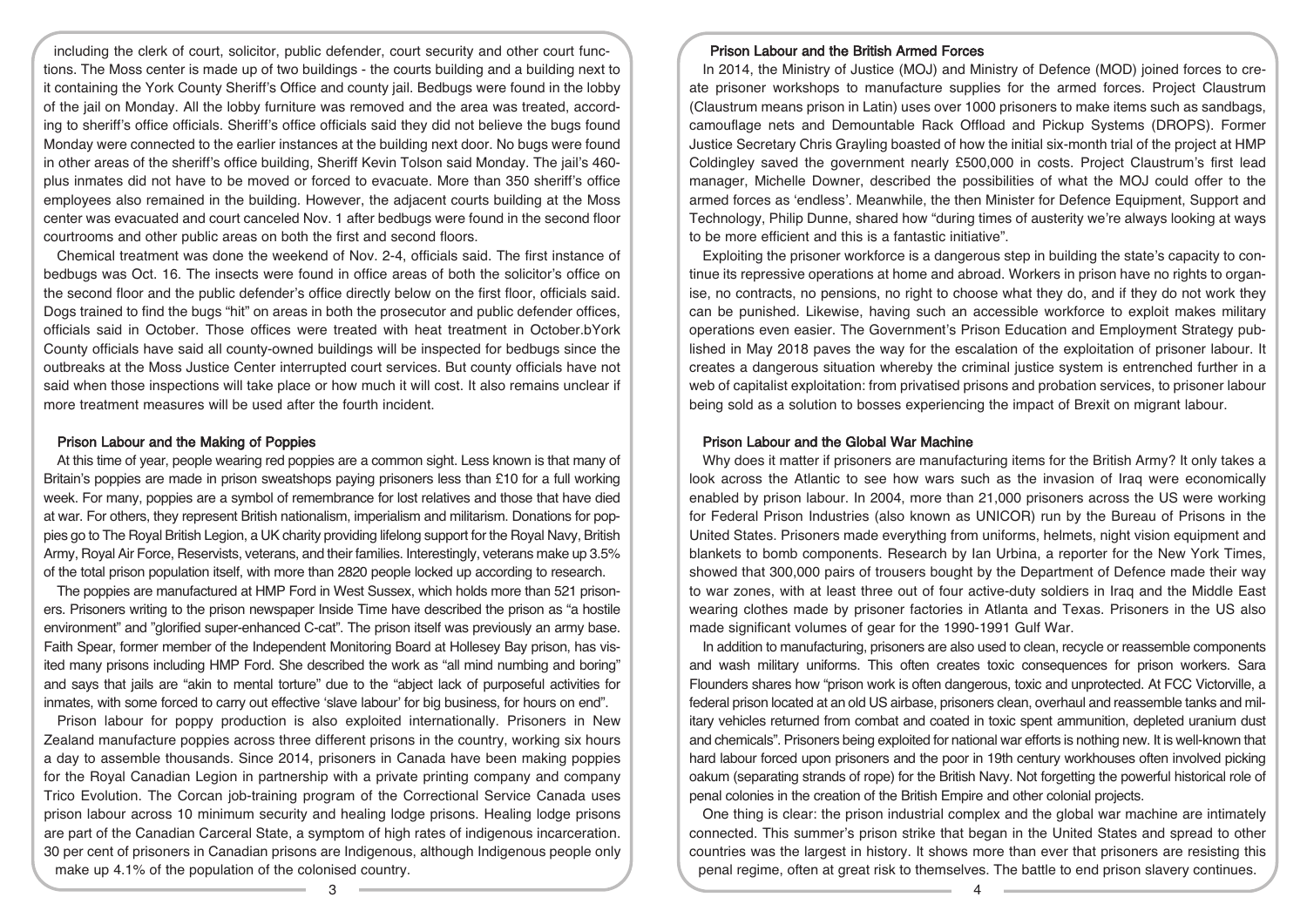## Parole Board Has no Black People Among 240 Members

Jamie Grierson, Guardian: The body responsible for deciding whether prisoners can be released into the community has no black members, it has been revealed. Caroline Corby, the chair of the Parole Board, has said she fears unconscious bias could be behind the absence of black members and the low number of minority ethnic people. Corby also said the board had suffered a "loss of confidence" following the case of John Worboys, the black-cab serial rapist who the board had deemed safe to be released after around a decade. The decision was later reversed by the high court. Corby said she was concerned about the lack of diversity on the board, which consists of 240 members, 13 of whom are of Asian or minority ethnic background. "At the moment we have no black Parole Board members and that's of significant concern to me," she told the BBC. "But in terms of addressing this issue, we're very keen to have as many people with a BAME background apply to us as possible. We have learnt lessons from our last recruitment round because we actually had the same objective and we weren't successful, so I am determined to learn lessons from last time around." She said there were not enough BAME applicants during the last recruitment round and those who did apply did "very poorly" in the first two stages of the five-stage process for "reasons we don't entirely understand. But I think there must have been some kind of unconscious bias in those processes. We're not going to have those processes next time around." She said it was hard to gauge whether members were being more risk-averse following the Worboys case, but the release rate had dropped from 49% to 42% in the immediate aftermath and had since risen to 46%, with more adjournments and deferrals. "It was obviously a very difficult period for the board. We saw the departure of our previous chair in difficult circumstances, the board was subject to an unprecedented amount of publicity, the like of which we haven't experienced before, and I think there was a loss of confidence amongst ourselves a little bit, perhaps a loss of confidence in the wider public, and that was something I am very keen to repair."

#### Police In Talks To Scrap 'reasonable Grounds' Condition For Stop And Search

Vikram Dodd, Guardain: Police chiefs want to trigger an expansion of stop and search by lowering the level of suspicion an officer needs against a suspect to use the power, the Guardian has learned. They want to scrap the requirement that "reasonable grounds" are needed before a person can be subjected to a search, amid mounting concern over knife attacks. Senior officers have held talks with advisers to the home secretary, Sajid Javid, within the last fortnight to discuss the issue. It would fuel the debate about police discrimination against minority ethnic communities, civil liberties and the role stop and search has to play in tackling violent crime. The plans were confirmed by Adrian Hanstock, the deputy chief constable of the British Transport Police and national lead on stop and search for the National Police Chiefs' Council. The proposals, which apply to England and Wales, would also make it more likely that those caught with a knife could be dealt with by an education programme, the so-called public health approach, rather than ending up before the courts.

Hanstock told the Guardian: "There are a lot of calls for officers to do more stop and search. But the current individual threshold that officers have to meet is very tight and precise. So is there any appetite to reduce that threshold where [an] officer has a genuine fear that the person is at risk, or there is a safeguarding threat, or is a risk to others? If that officer does not have sufficient grounds or X-ray vision to see they are carrying a weapon, and they are concerned they may have something to cause harm, that should trigger a search. They will still have to record what has concerned them." Hanstock accepted the plans were controversial. It comes amid rising concerns about knife killings, especially in London, and calls from some to use stop and search more.

Stop and search is one of the most controversial powers police use on a daily basis, because black people are around nine times more likely to be targeted for its use than white people, by a police force that remains disproportionately white. The vast majority of those stopped turn out to be innocent and Theresa May, while home secretary, was concerned it eroded the trust ethnic minorities have in the police and Britain as a fair society.

Hanstock said the new proposed stop and search laws could fit better with a fresh approach to violent crime where it is treated as a public health issue, and not one solely for the criminal justice system. "The outcome of a positive search, does not have to be a criminal justice solution. What's the alternative? It could be a health or welfare approach." Hanstock said there was a difference between someone stopped with a knife who has a record of violent offending and a 13-year-old with a knife who suffers from bullying. "This is the daily dilemma our teams have to deal with," he said "The police mindset is on finding evidence and criminality. The question is, what if the police mindset was more about safeguarding people from harm?" The current law governing stop and search is contained in the Police and Criminal Evidence Act (Pace) of 1984, which says an officer requires "reasonable grounds for suspecting" someone before they can use their powers. Hanstock said the law was out of date "When Pace was enacted in 1984, it was built on 1970s thinking. The factors that motivate violence today are not a look across the dancefloor or spilling someone's pint, they are online and generating feuds online," he said "Now the trigger points that cause violence are not in the street, they are in internet chat rooms and in online communities. That is where the feuds are incubated. Then the individuals come together physically."

The London mayor, Sadiq Khan, last week said it could take a decade to tackle the root causes of violent crime, which has claimed 119 lives this year in the capital. Hanstock said: "It's about what breaks the cycle … How can we be more agile now?" He accepted the plans would trigger controversy, saying: "I think it would raise concerns with civil liberties groups that we could be using this as an excuse to search more people." The Pace laws were designed to stop baseless searches by officers such as those under the "sus" laws, from the "suspected person" section of the Vagrancy Act 1824, which critics said were used to harass innocent black people.

Katrina Ffrench of Stopwatch, which campaigns against misuse of the power, said: "The evidence indicates that reasonable suspicion already fails to provide a sufficiently robust safeguard against misuse, so it is deeply concerning that the police are considering weakening it further. "It should not be accepted that police can just make up a different standard to suit themselves. This kind of power would be too wide and open to abuse. Any lowering of the threshold … would be a step backwards and could encourage abuse of the power. We are are seriously concerned about the implications of introducing suspicious-less searches on the legitimacy of policing by consent and the relationship between impacted communities and the police."

If the government backed the plans it would be a U-turn from May. While home secretary she considered legislating to curb stop and search powers amid concerns over police misuse, with one official report finding 25% of stops could be unlawful. In 2014 she told MPs: "Nobody wins when stop and search is misapplied. It is a waste of police time. It is unfair, especially to young, black men. It is bad for public confidence in the police."

Since he became home secretary, Javid has made it clear he does not share such reservations about stop and search. Amid rising violent crime, Javid has portrayed himself as a champion of the tactic and used a newspaper interview on Friday to say: "I want to make sure it is easier for police to be able to use it and reduce the bureaucracy around it." Javid told the Police Federation in May: "I have confidence in your professional judgment. So let me be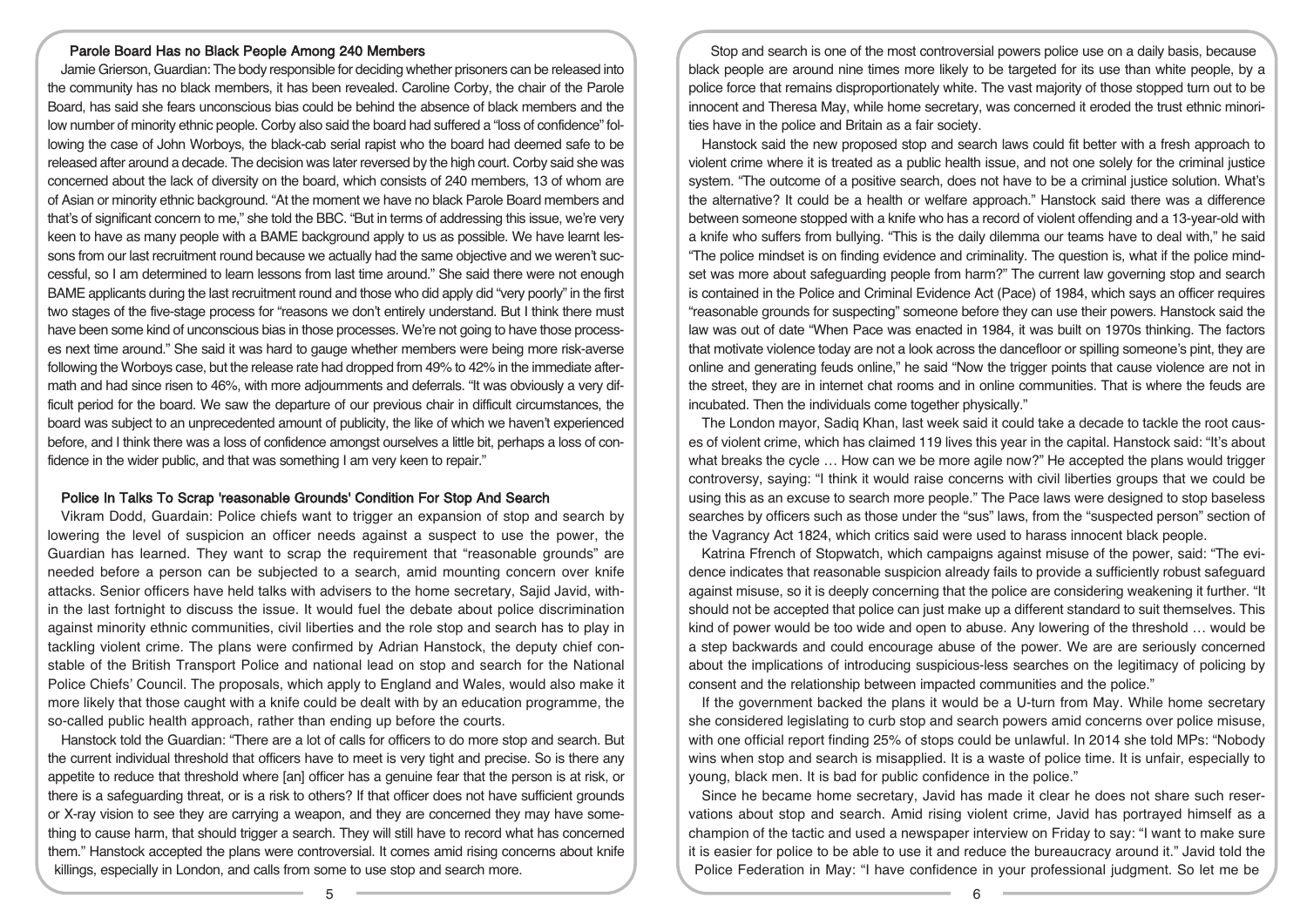clear, I support the use of stop and search." Hanstock welcomed the change in tone about stop and search from Javid, who became home secretary in May. "The government are signalling we have seen police are taking it seriously, now use your powers in a proper way, and you have our support," he said. The rate of use of stop and search powers dropped under pressure from the government but has increased in recent months in London, with police saying it is now more targeted and intelligence led.

### Sleeping on the Job – Gets You Seven Years Sleeping in Jail

A burglar who was found fast asleep cradling stolen jewellery in his arms, has been jailed. Anthony Foord had burgled a house in Folkestone on 5 May, taking both the jewellery and money. Police tracked him down three days later after finding his DNA on a bottle left at the scene. They also received information that the 39-year-old was involved. When they raided a property he was staying in, they found him asleep on the sofa holding a jewellery box close to his chest. "He was surrounded by more than 180 other items including earrings, more jewellery boxes and watches," a spokesperson for Kent Police said. "Foord denied any involvement in the break-in and told officers he couldn't explain where all the goods had come from." A jury found him guilty of burglary at Canterbury Crown Court and he was jailed for seven years.

### 'Decades of Deceit': Ballymurphy Killings Inquest Opens in Belfast

Scottish Legal News: An inquest into the 1971 Ballymurphy massacre has opened before presiding coroner Ms Justice Siobhan Keegan in Belfast. The next two weeks of hearings will hear evidence regarding the killing of nine men and one woman over three days in August 1971. Attorney General John Larkin ordered a fresh inquest into the incident in 2011 after a campaign by the Ballymurphy families. Solicitor Pádraig Ó Muirigh, who represents some of the families, said: "Today, 47 years after these families lost their loved ones, 46 years after the original inquest, seven years after the direction for a new inquest, we are finally here. "It's a tribute to the adversity and resilience of these brave families, so I want to commend them through all the difficult days. Hopefully this is a new start of a process to find out what happened to their loved ones. Over the next few months the court will examine the evidence and we are very confident that their loved ones' innocence will be clear and their names will be cleared, finally."

### Man Convicted of Rape Fails in 'Fresh Evidence' Appeal Despite Complainer's Retraction

Scottish Legal News: A man found guilty of the repeated rape of a former partner who claimed he was the victim of a "miscarriage of justice" based on "fresh evidence" that the complainer had sent a message to police stating that she had put "an innocent man in jail" has had his appeal against conviction refused. The High Court of Justiciary Appeal Court ruled that, while the evidence was potentially significant when viewed in isolation, it would not have had a "material bearing" on the jury's verdict when considered in the entire context of the trial and other prior inconsistent statements which had been used to attack the complainer's credibility.

The Lord Justice Clerk, Lady Dorrian, sitting with Lord Menzies and Lord Turnbull, heard that the appellant "NI" was convicted following a trial at the High Court in Edinburgh in April 2017 of charges of indecent or sexual assault on four complainers, including the repeated rape of his partner "CJI" (charge 6). The Crown relied on the doctrine of mutual corroboration for a sufficiency of evidence. In evidence CJI had asserted that her two children with NI, "L" and "B", were both the product of rape. She admitted that she had lied to the police, having falsely maintained that NI had sent her

threatening messages and an email when she had bought a second mobile and used it to send the messages herself. She was cross-examined about other untrue information she had supplied in her statement to the police and, consistent with the appellant's position it was suggested to her that all sexual activity with him had been consensual, but this she denied.

'Fresh evidence' Following his conviction the appellant appealed on the basis that there was a miscarriage of justice, there being fresh evidence which "would have significantly impacted upon the credibility of the complainer". The first source came from a witness "KHR", a friend of CJI who referred to a conversation in which the complainer described an instance of consensual sexual intercourse between herself and NI as the occasion of the conception of B, NI having been unaware of this conversation until KHR contacted his solicitor during the trial when the jury had already retired to consider their verdict. The second piece of fresh evidence which it was argued would have significantly impacted on the CJI's credibility was a message left by the complainer on a Police Service of Scotland internet contact system, which read: "My name is [CJI] and I am going to end my life tonight as I can no longer love [sic] with the knowledge that I helped put an innocent man in the jail for 10 years for something that he didn't do as everything that I said in court about him was lies and I can't live with myself for doing that to him".

It was submitted that the reasonable explanation for KHR's evidence not being heard at trial was that the appellant had been "entirely unaware" of the conversation until KHR contacted his solicitor towards the end of the trial once the jury had retired. If the jury had KHR's evidence it would have been entitled to infer that the sexual intercourse leading to the conception of B had been consensual, or at least been in reasonable doubt as to the matter, leading to acquittal. Further, the message left by CJI with the police after the trial "significantly undermined" the credibility and reliability of the complainer's evidence. It was argued that the "cumulative effect" of the fresh evidence would have been to have left the jury with no doubt that the complainer was untruthful in respect of material parts of her evidence.

'No Miscarriage of Justice' The court expressed surprise that KHR had not been identified as a potential witness, but the judges said they had some sympathy with the appellant's position that his legal team had no reason to think that KHR could assist with his defence. However, the court was not persuaded that KHR's evidence was capable of being regarded as credible and reliable by a reasonable jury, as there were a "significant number of inconsistencies" in her evidence concerning issues of materiality which contradicted her affidavits. "Her evidence on the circumstances which led to her providing her recollection of the conversation with the complainer's solicitors was a notable example," Lady Dorrian said, adding: "In totality her evidence on the circumstances which had led to the conversation between her and the complainer was also fluid and inconsistent." In relation to CJI's message to the police, the judges were of the view that, standing on its own, it would be "capable of being regarded as credible and reliable by a reasonable jury", but in a fresh evidence appeal it was "crucial to view any additional material relied upon in the context of the whole evidence laid before the jury in the original proceedings".

Delivering the opinion of the court, the Lord Justice Clerk said: "When reviewed in isolation and without reference to the complainer's evidence on why it was sent and other matters covered at trial then it had the potential to be seen as a matter of significance. When considered within the entire context of the trial that is not the case. We are of the view that it pales in significance to other inconsistent statements made by the complainer and the other material used to attack her credibility at the trial. It is clear from the transcripts that the appellant had a considerable amount of material to attack the complainer's credibility at trial. The material included other prior inconsistent statements given by the complainer... These statements related to and were in stark contrast to and inconsistent with the terms of the conduct libelled against the appellant."

The jury had also heard about a number of allegations CJI had made against NI prior to trial,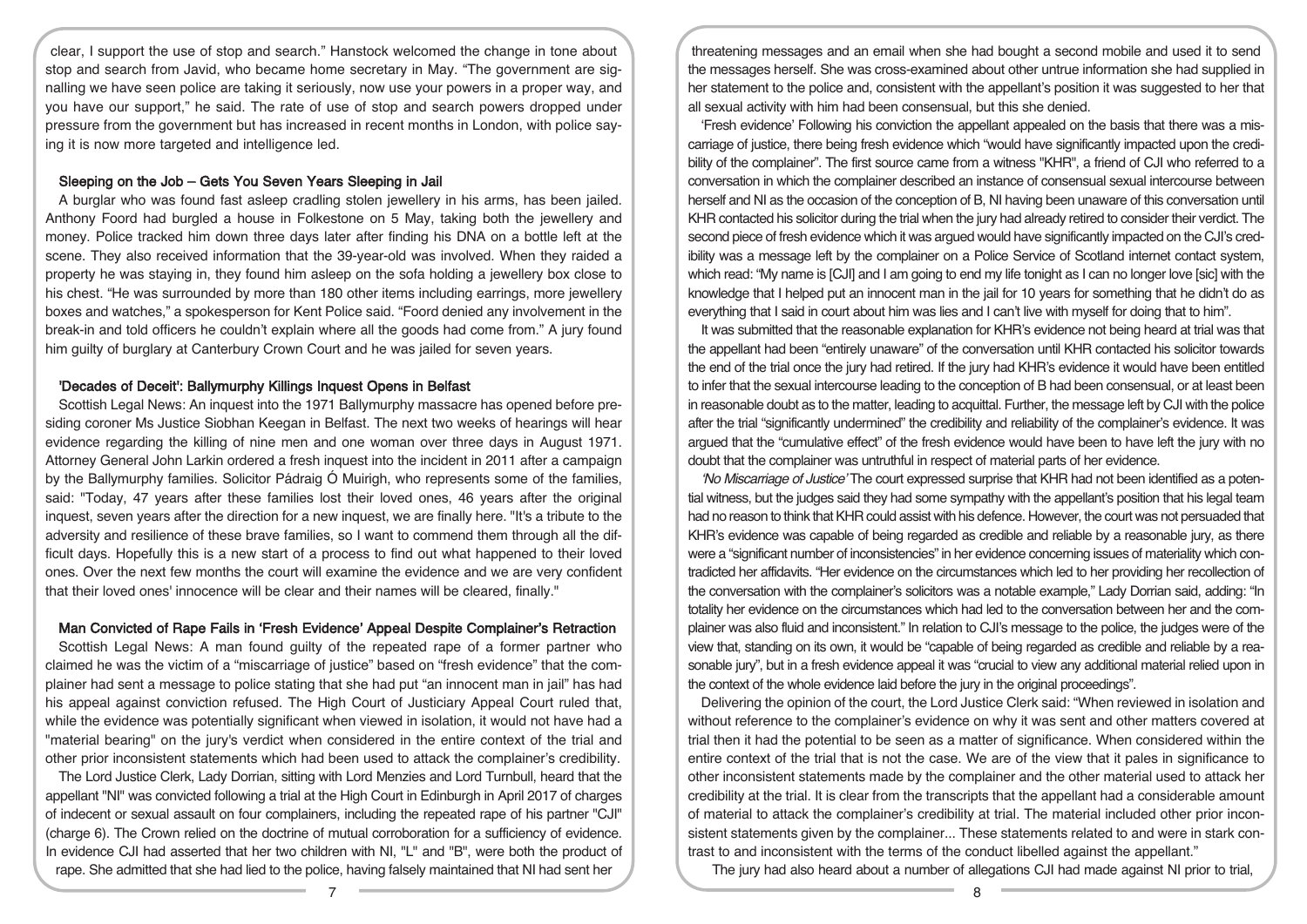including threats to her life and general safety, which related to the messages she had herself sent from the second mobile; at trial she had explained this was due in part to her fear of NI. Lady Dorrian concluded: "Notwithstanding the seriousness of this conduct and the extent of the prior inconsistent statements made to the police the jury held the complainer to be credible and found the appellant guilty of the charges which concerned the complainer. Charge 6 was a unanimous verdict. "In our view the message accordingly pales in significance to this other significant and potentially credibility challenging material. Accordingly we are unable to conclude that the message is a piece of evidence of such significance that the verdict reached by the jury in ignorance of it was a miscarriage of justice."

## A.T. v. Estonia - Security Measures for Visiting his Daughter in Hospital Violation of Article

The applicant, A.T., is an Estonian national who was born in 1977. He is currently serving a life sentence in prison. The case concerned his complaint about the security arrangements for medical examinations outside prison and for a hospital visit he made to his baby daughter. The applicant has been serving his prison sentence in X Prison since 2008. In November 2010 and October 2011 he was taken to hospital for medical examinations. After a risk assessment, the prison authorities decided that he had to wear handcuffs and ankle cuffs. He stated that prison officers remained in the examination room with him, that they could overhear his conversation with medical staff and that he had not been allowed to wear his own clothes. He was also taken to visit his seriously ill newborn daughterin hospital in January 2012, which included the same security measures. He states that he was prevented from touching his child and the officers remained with him all the time, being able to overhear his conversation with his daughter's doctors. The applicant complained about the security arrangements for the visits but in January 2013 the Tartu Administrative Court dismissed his complaint in full. His appeal was rejected.

Relying in particular on Article 3 (prohibition of inhuman or degrading treatment) and Article 8 (right to respect for private and family life, the home and correspondence) of the European Convention on Human Rights, the applicant complained about the security arrangements which had been put in place for his hospital visits. He also complained about certain aspects of the visit to his daughter, under in particular Article 8. No violation of Article 3 - concerning the security measures during A.T.'s visits to hospital No violation of Article 8 - concerning the security measures during A.T.'s visits to hospital Violation of Article 8 - concerning A.T.'s visit to see his daughter in hospital Just satisfaction: 1,500 euros (EUR) (non-pecuniary damage)

### Chinese student's murder conviction on contradictory witness statements violation of Article 6

None of the courts had addressed the applicant's arguments about the flaws in the evidence against him or the unfairness and arbitrariness of excluding evidence in his favour. The trial as a whole had thus led to a violation of his rights. In the Chamber judgment! in the case of Zhang v. Ukraine (application no. 6970/15) the European Court of Human Rights held, unanimously, that there had been: a violation of Article 6 § 1 (right to a fair trial) of the European Convention on Human Rights. The case concerned the applicant's conviction for murder. The Court found in particular that the applicant had been convicted on the basis of contradictory and inconsistent prosecution witness testimony, a reason the case had earlier been remitted several times for further investigation. The courts had in the end accepted that evidence, at the same time refusing to admit testimony in favour of the applicant. The courts had cited new procedural rules introduced in 2012 for their decision against admitting the evidence in favour of Mr Zhang, rules which had been introduced to strengthen an accused person's rights. However, the courts' interpretation and application of the provisions had been incompatible with the State's obligations under the Convention and had led to the

exclusion of all the defence witness evidence from the file.

Principal facts: The applicant, Vu Zhang, is a Chinese national who was born in 1983 and lives in Tianchang (China). On 1 May 2009, a fight broke out in Kharkiv between four Ukrainians and a group of Chinese students, including the applicant, while the students were having a picnic. During the fight, one of the Ukrainian men was stabbed. He died from his injuries in hospital three days later. Mr Zhang was arrested and charged with his murder the same day. A new Code of Criminal Procedure (CCP) came into force in Ukraine in November 2012, introducing major changes. By that time the proceedings against the applicant had been going on for three and a half years, with several rounds of pre-trial investigation aimed at rectifying numerous flaws and deficiencies. Meanwhile all the applicant's fellow Chinese students, who had made witness statements favourable to the defence, had left the country. Relying on the new CCP, the courts refused to admit the statements as evidence as they had not been made directly in court.

In July 2013 the Kharkiv Kyivskyy Court sentenced the applicant to 12 years' imprisonment. An ordinary appeal by Mr Zhang and an appeal on points of law were unsuccessful. He argued, among other things, that the testimony of the absent witnesses should have been admitted, as the old CCP had still been in force at the time of the events and it allowed such evidence. The appeal court did not take up that argument. His conviction was largely based on the testimony of two of the Ukrainian men involved in the fight, Sa. and SUo However, SUo had reportedly been too drunk to talk to the police on the day of the incident, while Sa. had offered contradictory accounts of events on at least three occasions, at one point conceding that his identification of Mr Zhang as the culprit had been driven by emotion. Mr Zhang was released in 2016 and returned to China.

Decision of the Court: The Court noted that the case against the applicant had been built on statements by the victim's friends, but that evidence had been inconsistent as the witnesses had changed their stories. It was because of such issues that the case had been remitted several times. However, the court which finally convicted Mr Zhang had based its verdict on those statements. That meant that even though the courts should have treated the evidence with caution, they had in fact chosen, without any explanation, to believe it, and had not interpreted any doubts in his favour. In addition, the courts, relying on the new Code of Criminal Procedure, had excluded testimony in favour of Mr Zhang that had been given in the pre-trial investigation by his fellow students. The goal of the new provisions was laudable as it prevented the use of testimony which the police had obtained under duress, a practice which the Court had criticised. However, the new provisions had been used to Mr Zhang's detriment and had led to all the evidence being in the prosecution's favour. At the same time, the Court noted that the events in question had actually taken place before the new Code had come into force, meaning the testimony of absent witnesses could have been allowed. Ultimately the Court found that whichever Code was valid in Mr Zhang's case, the domestic courts had interpreted and applied the criminal procedure provisions on assessing the admissibility of evidence in a manner that was incompatible with the State's obligations under the Convention. The courts at all three levels of jurisdiction had also failed to assess Mr Zhang's pertinent and important points about the serious flaws in the prosecution witness evidence and about the alleged unlawfulness and arbitrariness of the exclusion of all the defence witness evidence from the file. Taken as a whole, the criminal proceedings against Mr Zhang had led to a violation of his right to a fair trial under Article 6 § 1 of the Convention. Given this finding, the Court saw no need to examine separately his complaint about the length of the proceedings. Just satisfaction (Article 41). The Court held that Ukraine was to pay the applicant 7,500 euros (EUR) in respect of nonpecuniary damage. He did not make a claim for costs and expenses.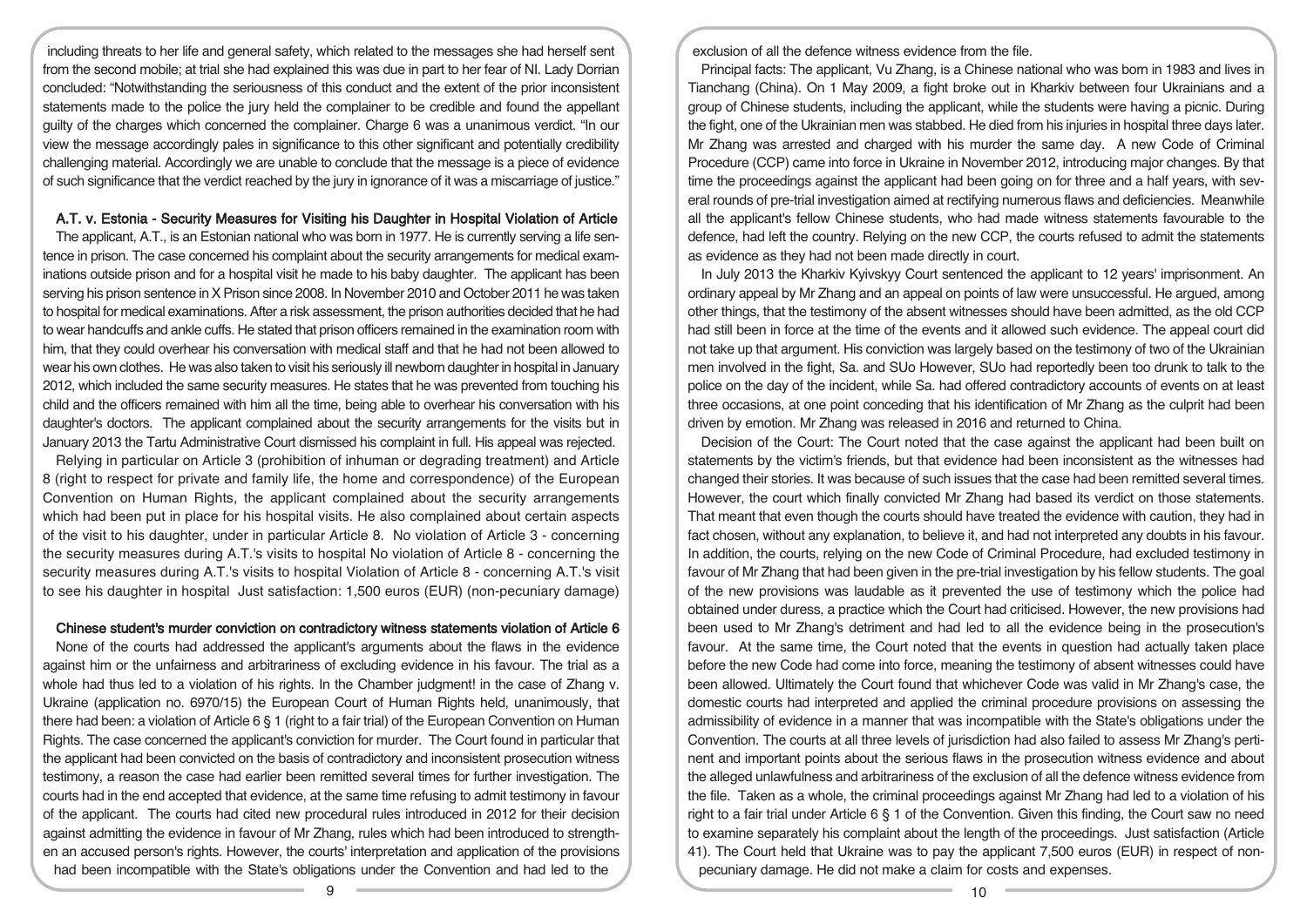## Misconduct Hearing of 3 West Mids Police Officers Following Death Of Kingsley Burrell

INQUEST: Three West Midlands Police officers are facing a misconduct hearing following the death of Kingsley Burrell in 2011. Police officers Paul Adey, 36, Mark Fannon, 45, and Paul Greenfield, 50, will be answering allegations that they breached standards of the use of force and honesty and integrity following the death of Kingsley. If the allegations are proven, they have been assessed as amounting to gross misconduct. Kingsley, a 29 year old Black man from Birmingham, died on 31 March 2011 following a prolonged and brutal restraint by police and a failure by medical staff to provide basic medical care. On 27 March 2011, four days before his death, Kingsley was detained by police under the Mental Health Act and forcibly restrained by means of rear cuffs, leg straps and threats of a taser for 4¼ hours. On 30 March police and a dog unit were called to the hospital, and Kingsley was once again restrained using rear cuffs, leg straps, and the threat of tasers. En route to another facility, an ambulance worker placed a blanket over Kingsley's head as he lay chest down on a hospital trolley, still restrained. During the time he was restrained Kingsley was subjected to baton blows, punches, and strikes by police. Police then left Kingsley lying face down and motionless in a locked seclusion room for around 28 minutes, with his trousers about his knees and the blanket still around his head. Even though medical staff observing him had already seen that his respiration had dropped to a worrying rate, no one entered the room. When they finally did, they found that Kingsley had suffered a cardiac arrest. Further delays followed in locating a functioning defibrillator and calling an ambulance. He never regained consciousness and died the next day.

### Laura Mitchell Loses Appeal against Andrew Ayres Murder Conviction

Owen Bowcott , Guardian: Court of appeal's judgment criticised by campaigners seeking changes to 'joint enterprise' rules A trainee midwife sentenced to life imprisonment for murder, who claimed she was looking for her shoes in a car park when the fatal attack occurred outside a Bradford pub, has failed to overturn her conviction. The court of appeal's ruling in the test case of Laura Mitchell was greeted with dismay by supporters who have been campaigning for changes to the controversial "joint enterprise" rules.

Her appeal against her conviction was the first to be referred by the Criminal Cases Review Commission (CCRC) under new judicial guidance for joint enterprise cases. Her lawyers argued that the conviction was unsafe. Mitchell, then 22, was outside the bar in January 2007 with her boyfriend Michael Hall, also 22, when a fight broke out over who had booked a taxi. During the initial scuffle, Hall was seen to have pulled the victim, Andrew Ayres, 50, off Mitchell. She was later seen wandering around the car park and subsequently said she was trying to find her shoes, which had been lost.

In 2016, the supreme court ruled that a key test imposed by judges in assessing guilt in joint enterprise cases – where the accused acts in conjunction with the killer but does not strike the blow that causes death – had been incorrectly applied for 30 years. Courts had misinterpreted the foresight rule, the supreme court said. Foresight of what someone else might do was merely part of the evidence. "It is for the jury to decide on the whole evidence," the judgment said, "whether [a secondary party] had the necessary intent." The court of appeal has heard a series of applications since then from those imprisoned under the discredited joint enterprise guidelines. Only two have so far resulted in sentences being reduced or convictions overturned. Mitchell had already been through the appeal process so her case had to be referred by the CCRC.

The grassroots organisation, Joint Enterprise Not Guilty By Association (Jengba), has led the

campaign to overturn convictions, securing the support of the Commons' justice select committee, the playwright Jimmy McGovern and senior lawyers such as Lord Hooper, a retired appeal court justice. In a statement issued afterwards, Jengba said: "Laura is a young mum, a trainee midwife. She had gone on a night out, there was a row about a taxi, she didn't instigate any fight. She was pulled from the taxi and thrown to the floor. "The evidence of the case proves that Laura did not inflict the blow that tragically killed the victim, and that she was not at the scene when that fatal blow was delivered. She was not part of a plan to murder and she had no foresight that the actions of another would lead to the death of the victim." Gloria Morrison of Jengba added: "How tragic and unjust is it that a young mum has had to spend 12 years in prison for something she did not do." The Labour MP Lucy Powell said on Twitter: "The Laura Mitchell case was seen as the most clear cut case of substantial injustice of joint enterprise. That it's not even got over the first hurdle shows that the 'wrong turn' judgment of the supreme court is now meaningless".

Mitchell lost an earlier appeal against conviction in 2008. Her case has become the first to be referred by the CCRC, under its statutory powers, to the criminal court of appeal under changes made by the supreme court's 2016 ruling. Tim Moloney QC, for Mitchell, told the court: "There's a sufficiently strong case that a jury properly directed would not have convicted the appellant. The substantial injustice she has suffered is compounded by the life sentence." Although Mitchell was involved in punching and kicking in the initial phase of the fight, the court heard, she did not go to a nearby house where others collected weapons including a CS gas spray and a metal flail. However, Lady Justice Hallett of the court of appeal said it dismissed the application because Mitchell was party to the initial fight and had not communicated to her friends her intention to withdraw from the violence. A jury could therefore have inferred that she was still party to the later, fatal blows.

Under existing criminal court rules, there are exacting standards for defendants if they want to argue that they "withdraw" from a joint enterprise. They have to be able to demonstrate that they clearly communicated their intention to back out to those they believed were the principal attackers. "There was no evidence that she was part of the plan to get weapons," Moloney said. "She was encouraged to move away but she insisted on staying on to recover her shoes. "She was heard saying: 'I want my shoes.' It was clear from a number of prosecution witnesses that she had lost her shoes and wanted to find them." Mitchell appeared by remote video link from prison. She spoke at the beginning of proceedings only to confirm her name.

#### Ministry of Justice Pays Compensation to Blind Prisoner

The prisoner, known as Mr J to protect his anonymity, alleged that a prison where he was detained for 12 months had unlawfully discriminated against him by failing to properly meet his visual impairment needs. Mr J's visual impairment needs had been assessed by the local authority, and according to this assessment, he needed substantial help to perform his daily activities and to participate in the prison regime. Most significantly, the assessment determined that Mr J needed to be provided with a trained carer to help guide him around the prison. However, instead of this, the prison only provided him with another prisoner, who was not trained, and who was to provide this help in addition to another full-time job. The result of this was that Mr J did not have access to the care he needed, and, as such, was unable to participate in the prison regime. Amongst other things, he was unable to use the exercise yard, the gym or the library.

Furthermore, although Mr J was given a job, which was supposed to be full-time, it simply consisted of cleaning four telephone booths, which only took him five minutes to do. Therefore, he spent the vast majority of his day in his cell by himself with nothing to do.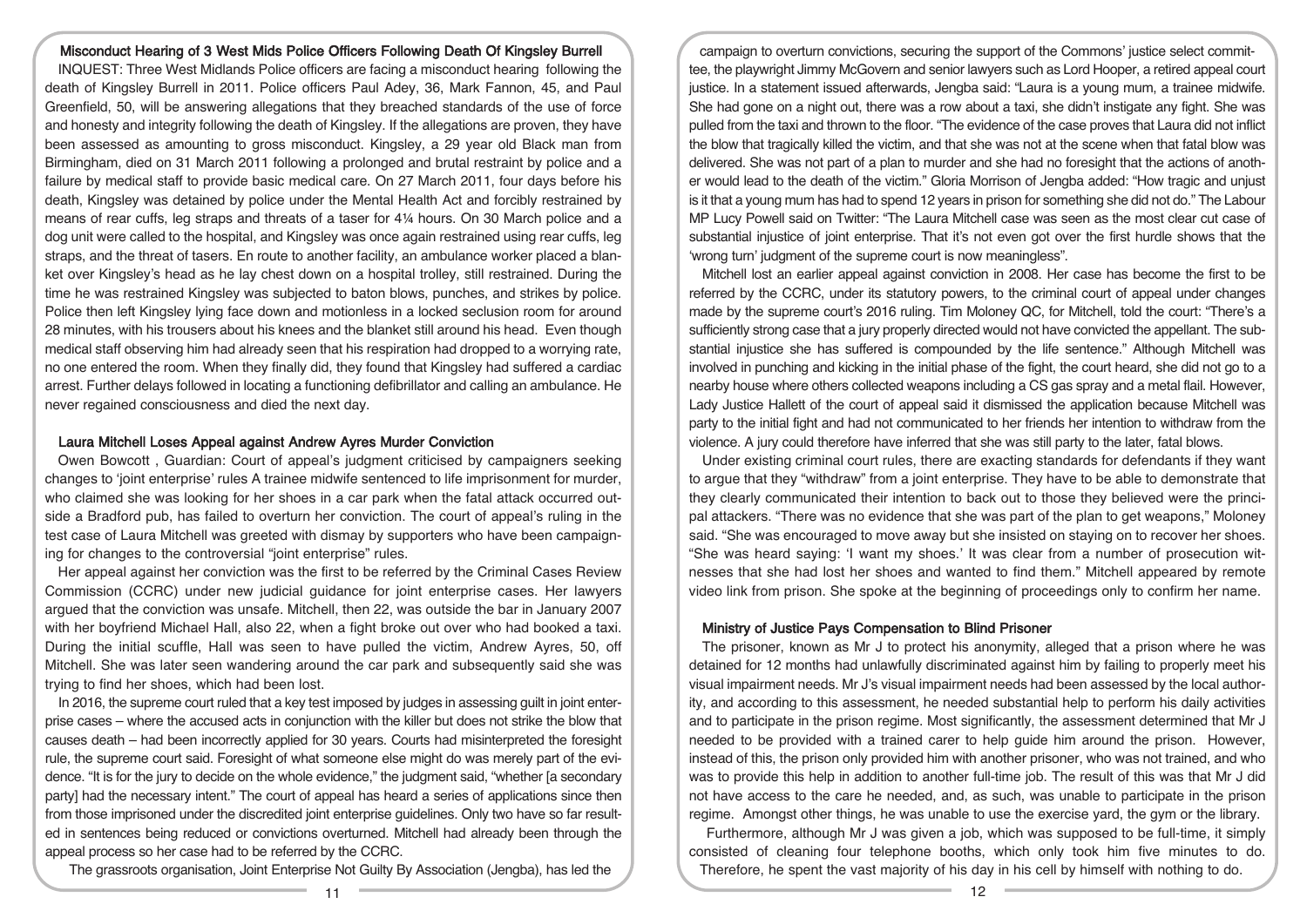In light of this, Mr J brought a claim against the MoJ alleging that he was discriminated against by the prison under the Equality Act 2010. He argued that, as a disabled person, the prison had a duty to make reasonable adjustments to allow him to have the same access to prison life as a non-disabled prisoner. After initially defending the claim, the MoJ agreed to pay compensation to him to settle it, although at the same time continued to deny liability.

Benjamin Burrows, head of the prison law team at Leigh Day, said: "Mr J's disability needs were significant and the prison, despite knowing what they needed to do, did the absolute minimum to meet them. The prison service must get themselves out of the mind-set that doing the bare minimum is acceptable. It is not. The duty is equal access, not some access."

#### On Armistice Day, We Had The Luxury Of Remembering The Great War

While Palestinians Are Still Living Its Consequences. For those refugees, still in their hovels and shacks as a result of the Balfour Declaration, the First World War never ended

There was something gruesomely familiar about the way we commemorated the supposed end of the First World War a hundred years ago. Not just the waterfalls of poppies and the familiar names – Mons, the Somme, Ypres, Verdun – but the almost total silence about all those who died in the First World War, whose eyes were not as blue as ours might be or whose skin was not as pink as ours might be or whose suffering continues from the Great War to this very day.

Even those Sunday supplements that dared stray from the western front only briefly touched on the after-effects of the war in the new Poland, the new Czechoslovakia, the new Yugoslavia and Bolshevik Russia, with a mention of Turkey. The mass famine – perhaps 1.6 million dead – of the Arabs of the Levant under Turkish looting and Allied blockade in the First World War received not a word. Even more astoundingly, I could find not a single reference to the greatest crime against humanity of the First World War – not the murder of Belgian hostages by German troops in 1914, but the Armenian genocide of a million and a half Christian civilians in 1915 by Germany's Ottoman Turkish ally.

What happened to that key document of the First World War in the Middle East, the 1917 Balfour Declaration which promised a homeland for Jews in Palestine and doomed the Palestinian Arabs (a majority in Palestine at the time) to what I call refugeedom? Or the 1916 Sykes-Picot agreement which chopped up the Middle East and betrayed the promise of Arab independence? Or General Allenby's advance on Jerusalem during which – forgotten now by our beloved commentators – he initiated the first use of gas in the Middle East. So smitten are we by the savagery of modern Syrian and Iraqi history, that we forget – or do not know – that Allenby's men fired gas shells at the Turkish army in Gaza. Of all places. But gas in the collective memory last weekend was confined, yet again, to the Western Front.

First World War Allied war cemeteries in both the Middle East and Europe contain tens of thousands of Muslim graves – Algerians, Moroccans, Indians – yet I did not see a photograph of one of them. Nor of the Chinese labourers who died on the Western Front carrying shells for British troops – nor the African soldiers who fought and died for France on the Somme. Only in France, it seems did President Macron remember this salient feature of the conflict, as well he should. For more than 30,000 men from the Comoros, Senegal, the Congo, Somalia, Guinea and Benin died in the Great War.

There used to be a monument to them in Rheims. But the Germans launched a ferocious racist attack on black French troops who participated in the post-First World War occupation of Germany for raping German women and for "endangering the future of the German

race". All untrue, of course, but by the time Hitler's legions reinvaded France in 1940, the Nazi propaganda against these same men had done its work. Well over 2,000 black French troops were massacred by the Wehrmacht in 1940; the monument was destroyed. It has just been reconstructed – and reopened in time for the hundredth anniversary of the Armistice.

Then there are the sepulchral ironies of the dead. Of the 4,000 Moroccan troops – all Muslims – sent to the Battle of the Marne in 1914, only 800 survived. Others died at Verdun. Of General Hubert Lyautey's 45,000 Moroccan soldiers, 12,000 had been killed by 1918. It took the little French magazine Jeune Afrique to note that the graves of many of the Moroccan dead are today still marked with the star and crescent of the Turkish Ottoman caliphate. But the Moroccans, though notionally inhabitants of the Ottoman empire, were fighting for France against Turkey's German allies. The star and crescent have never been the official symbol of Muslims. In any event, Moroccans had by the Great War already got their own flag.

But of course, the real symbols of the First World War and its continuing and bloody results are in the Middle East. The conflicts in the region – in Syria, Iraq, in Israel and Gaza and the West Bank and in the Gulf – can mostly trace their genesis to our titanic Great War. Sykes-Picot divided the Arabs. The war – only days after the Gallipoli landings – enabled the Turks to destroy their Christian Armenian minority. The Nazis, by the way, loved Mustafa Kemal Ataturk because he had "cleansed" his minorities. When Ataturk died, the party newspaper Volkischer Beobachter edged its front page in black. The division of Lebanon and Syria and their sectarian systems of administration were invented by the French after they secured the post-war mandate for governing the Levant. The post-First World War Iraqi uprising against British rule was partly fuelled by disgust at the Balfour Declaration.

Mischievously, I delved into my late dad's library of old history books – he of the Great War, Third Battle of the Somme, 1918 – and found Winston Churchill, with rage and sorrow, writing about the "holocaust" of the Armenians (he actually used that word) but he could not see the Arab world's future even in his four-volume The Great War of 1935. His only disquisition on the smouldering ex-Ottoman empire came in a two-page appendix on page 1,647. It was entitled: "A Memorandum upon the Pacification of the Middle East".

As for the Palestinians who wake up every morning today in the dust and filth of the camps of Nahr el-Bared, Ein el-Helwe or Sabra and Chatila in Lebanon, Balfour's pen scratched his signature on this document of dispossession not in 1915, but only last night. For these refugees, still in their hovels and shacks as you read these words, the First World War never ended.

#### HMP Bedford Inmate Took His Own Life After Two Days In Jail

An inmate who killed himself after two days in jail had told staff he found it hard to ignore "voices" in his head telling him to do so, a report said. Michael Berry, 24, was the eighth inmate to take his own life at HMP Bedford since 2017. The Prison and Probation Ombudsman said "significant issues remain" in the delivery of [the mental health] service" at the jail. A Prison Service spokesman said all the report's recommendations were accepted. Mr Berry, who had a history of substance and alcohol abuse and mental health problems, was remanded at the jail on 8 March 2017, after appearing in court charged with 22 offences, including kidnap and sexual assault of an adult male. The report said a court team emailed the prison's mental health team requesting they assess his mental health and risk to himself, but the jail's team had no record of this correspondence. He was then assessed at the prison's reception without documentation, and self-harm and suicide procedures began.